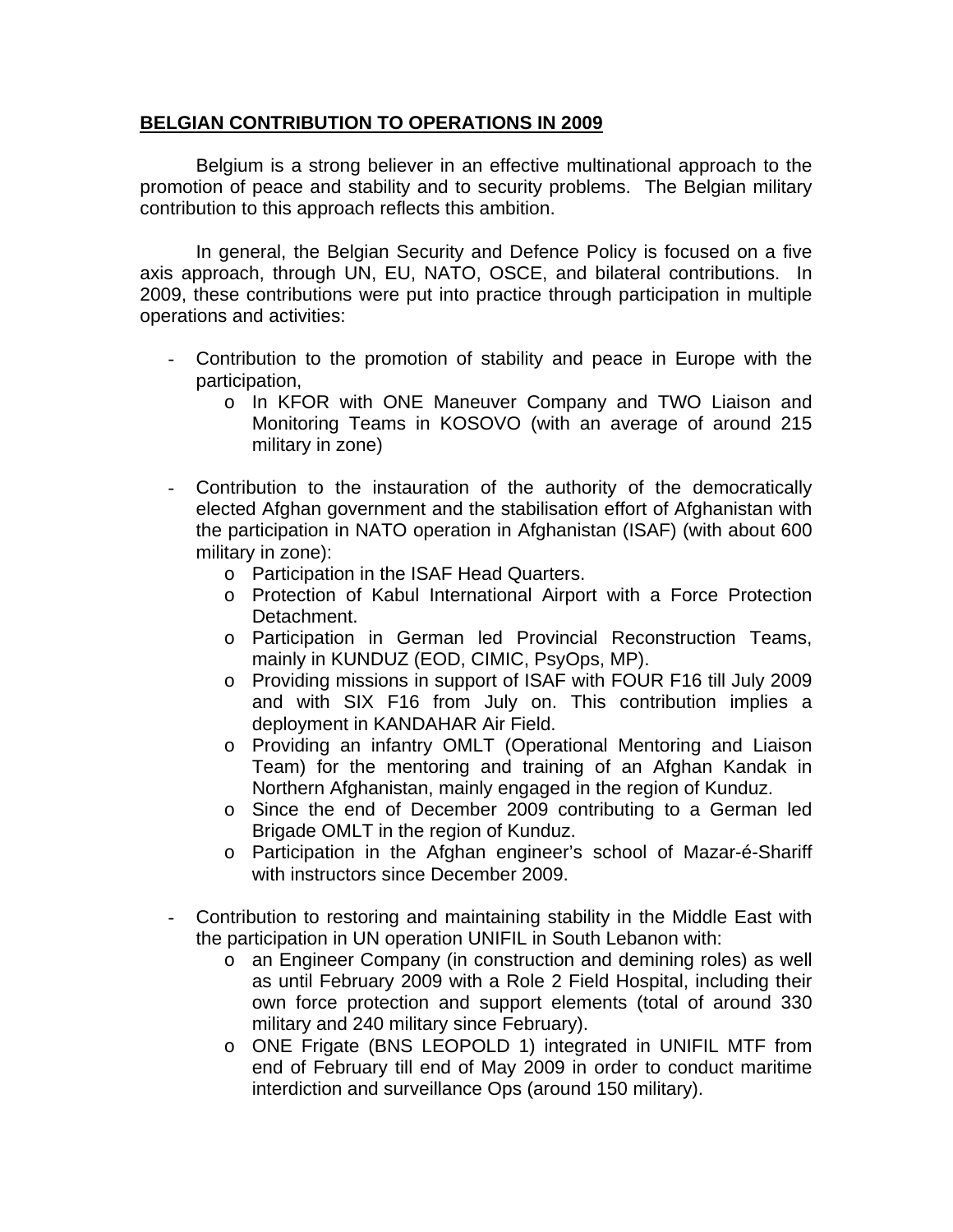- Contribution to protection of vessels against piracy in the Gulf of Aden region with the participation in EU operation ATALANTA with one frigate (BNS LOUISE MARIE) from September 2009 till December 2009 (around: 170 military).
- Contribution to the enhancement of the stability and peace of the African continent through:
	- o A direct and indirect participation in UN and EU peace support or security operations:
		- deploying observers or staff officers (UNMIS, EUSEC, MONUC);
		- contributing with one C130 to MONUC;
		- until March 2009, contributing to the operation EUFOR TCHAD/RCA, with a multifunctional detachment (Field Accommodation Unit, a Special Operations Task Group and a Joint Support Detachment, total around 80 military) to contribute to restoring and maintaining a safe and secure environment in the eastern part of TCHAD and the NE of RCA;
		- **-** logistic support in zone to BEN contingents participating in IVORY COAST (ONUCI) and DEMOCRATIC REPUBLIC OF CONGO (MONUC), with several teams.
	- o Support to the stabilization efforts through a Military Partnership Program with the DEMOCRATIC REPUBLIC OF CONGO (average of 50 military during the year), BENIN (average of 90 military during the first part of the year) and BURUNDI (education and train the trainer).
- Participation with staff officers in headquarters commanding several of aforementioned operations (around 30 military).
- Delivering support to NATO Allies by participation in several NATO naval demining operations in the Baltic Sea with one tripartite minehunter ship.

 The total number of Belgian personnel participating in operations during 2009 amounts to about 5000, representing an average of more than 1250 Belgian military in operations at any given time and a participation of more than 21% of all deployable military personnel.

Of these 5000, 52% participated in NATO operations, 30% in UN operations, 11% in national and bilateral operations and 7% in EU operations.

 Additionally, Belgium took the lead of an EUBG (2d semester 2009) and maintained some 1.400 military (land-, air-) personnel on stand by for this EUBG, some 200 airmen and 50 sailors for its contribution to both NRF 12 and